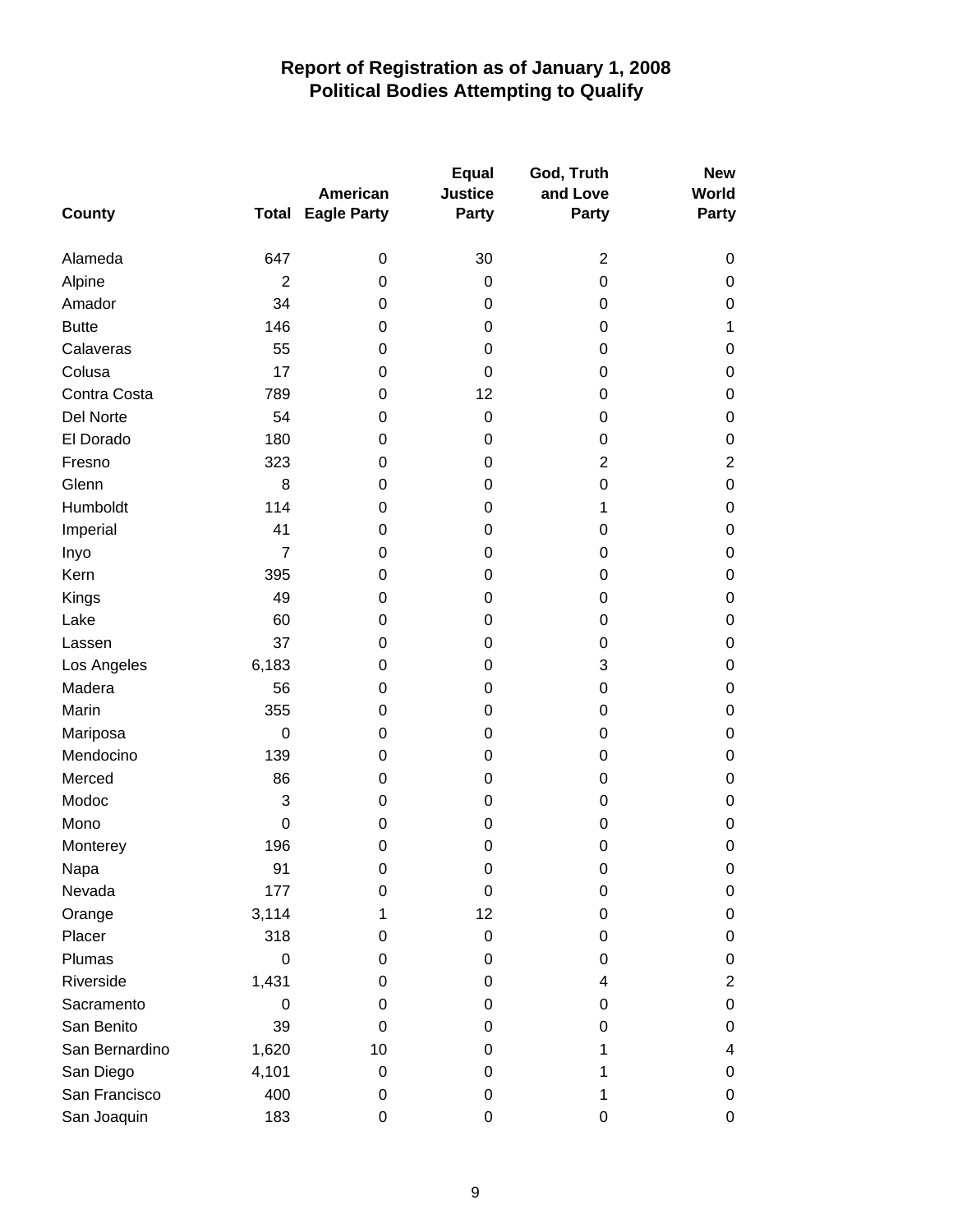|                | <b>No More</b>                      |                  | <b>United Conscious</b>            | <b>United Conscious</b>                    | <b>We Like</b>                 |
|----------------|-------------------------------------|------------------|------------------------------------|--------------------------------------------|--------------------------------|
|                | <b>Black Holocaust</b>              |                  | <b>American-Africans</b>           | <b>Builders of</b>                         | <b>Women and</b>               |
|                | and Reparations<br>for Origians Now | Reform           | for Peace, Success<br>and Fairness | <b>All Americans</b><br><b>Equal Dream</b> | <b>Science</b><br><b>Party</b> |
| <b>County</b>  | <b>Party</b>                        | <b>Party</b>     | Party                              | Party                                      | (06/2010)                      |
|                |                                     |                  |                                    |                                            |                                |
| Alameda        | $\overline{2}$                      | 613              | 0                                  | 0                                          | 0                              |
| Alpine         | 0                                   | $\overline{2}$   | 0                                  | 0                                          | 0                              |
| Amador         | 0                                   | 34               | 0                                  | 0                                          | $\pmb{0}$                      |
| <b>Butte</b>   | 0                                   | 145              | 0                                  | 0                                          | $\pmb{0}$                      |
| Calaveras      | 0                                   | 55               | 0                                  | 0                                          | $\pmb{0}$                      |
| Colusa         | 0                                   | 17               | 0                                  | 0                                          | $\boldsymbol{0}$               |
| Contra Costa   | 0                                   | 777              | 0                                  | 0                                          | $\pmb{0}$                      |
| Del Norte      | 0                                   | 54               | 0                                  | 0                                          | $\pmb{0}$                      |
| El Dorado      | 0                                   | 180              | 0                                  | 0                                          | $\boldsymbol{0}$               |
| Fresno         | 5                                   | 313              | 0                                  | 1                                          | $\pmb{0}$                      |
| Glenn          | 0                                   | 8                | 0                                  | 0                                          | $\pmb{0}$                      |
| Humboldt       | 0                                   | 113              | 0                                  | 0                                          | $\boldsymbol{0}$               |
| Imperial       | 0                                   | 41               | 0                                  | 0                                          | $\pmb{0}$                      |
| Inyo           | 0                                   | $\overline{7}$   | 0                                  | 0                                          | $\boldsymbol{0}$               |
| Kern           | 0                                   | 395              | 0                                  | 0                                          | $\boldsymbol{0}$               |
| Kings          | 0                                   | 49               | 0                                  | 0                                          | $\pmb{0}$                      |
| Lake           | 0                                   | 60               | 0                                  | 0                                          | $\boldsymbol{0}$               |
| Lassen         | 0                                   | 37               | 0                                  | 0                                          | $\boldsymbol{0}$               |
| Los Angeles    | $\pmb{0}$                           | 6,171            | 0                                  | 0                                          | $\boldsymbol{9}$               |
| Madera         | 0                                   | 56               | 0                                  | 0                                          | $\pmb{0}$                      |
| Marin          | 0                                   | 355              | 0                                  | 0                                          | $\boldsymbol{0}$               |
| Mariposa       | 0                                   | $\boldsymbol{0}$ | 0                                  | 0                                          | $\pmb{0}$                      |
| Mendocino      | 0                                   | 139              | 0                                  | 0                                          | 0                              |
| Merced         | 0                                   | 86               | 0                                  | 0                                          | $\boldsymbol{0}$               |
| Modoc          | 0                                   | 3                | 0                                  | 0                                          | $\boldsymbol{0}$               |
| Mono           | 0                                   | 0                | 0                                  | 0                                          | 0                              |
| Monterey       | 0                                   | 196              | 0                                  | 0                                          | $\mathbf 0$                    |
| Napa           | 0                                   | 91               | 0                                  | 0                                          | $\pmb{0}$                      |
| Nevada         | 0                                   | 177              | 0                                  | 0                                          | 0                              |
| Orange         | 0                                   | 3,073            | 0                                  | 0                                          | 28                             |
| Placer         | 0                                   | 318              | 0                                  | 0                                          | $\pmb{0}$                      |
| Plumas         | 0                                   | 0                | 0                                  | 0                                          | $\pmb{0}$                      |
| Riverside      | 0                                   | 1,421            | 3                                  | 1                                          | 0                              |
| Sacramento     | 0                                   | 0                | 0                                  | 0                                          | $\pmb{0}$                      |
| San Benito     | 0                                   | 39               | 0                                  | 0                                          | $\pmb{0}$                      |
| San Bernardino | 3                                   | 1,602            | 0                                  | 0                                          | $\mathbf 0$                    |
| San Diego      | 0                                   | 4,100            | 0                                  | 0                                          | $\boldsymbol{0}$               |
| San Francisco  | 2                                   | 397              | 0                                  | 0                                          | 0                              |
| San Joaquin    | 0                                   | 181              | 2                                  | 0                                          | 0                              |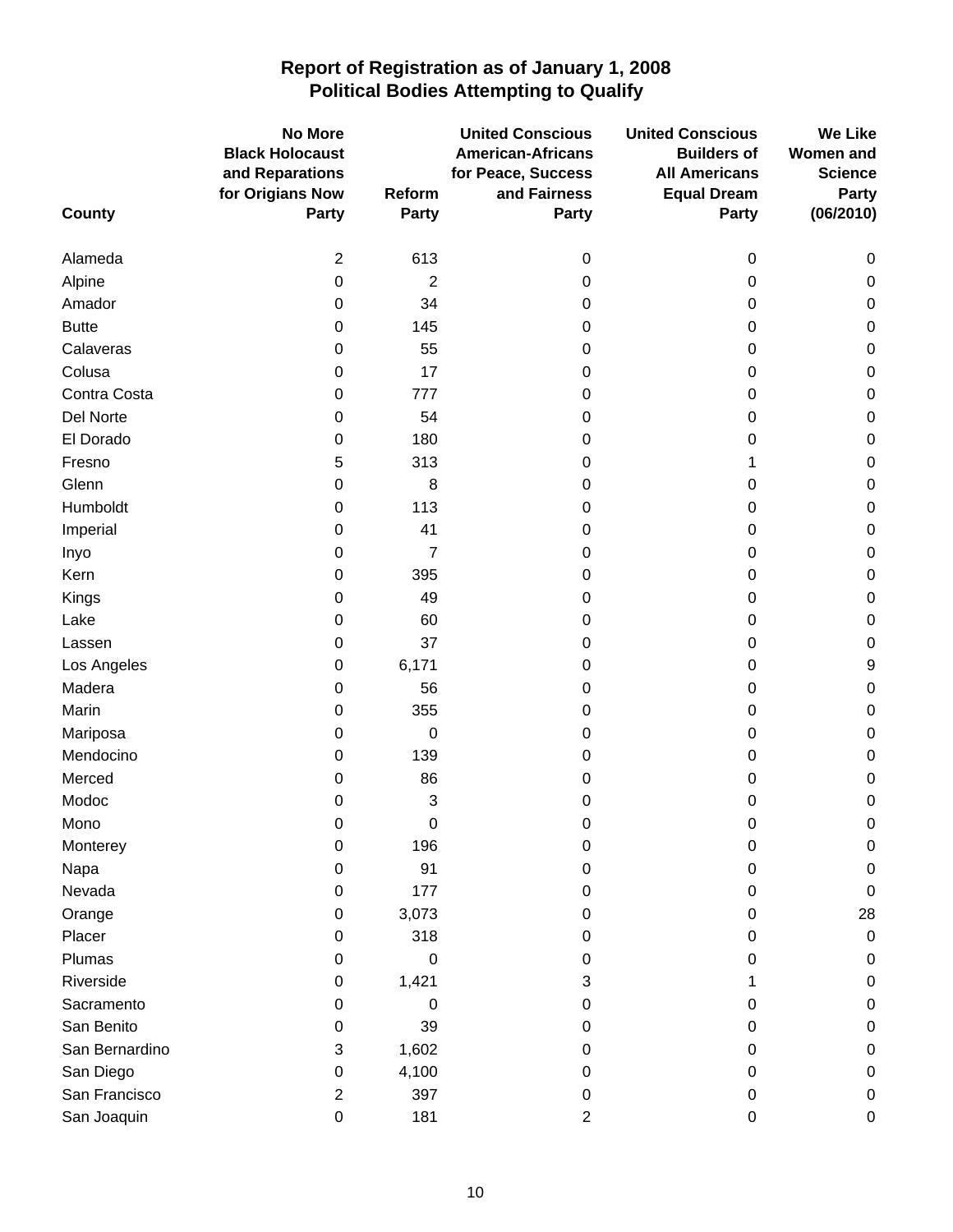|                    |        |                                | <b>Equal</b>            | God, Truth        | <b>New</b>            |
|--------------------|--------|--------------------------------|-------------------------|-------------------|-----------------------|
| County             | Total  | American<br><b>Eagle Party</b> | <b>Justice</b><br>Party | and Love<br>Party | World<br><b>Party</b> |
| San Luis Obispo    | 233    | 0                              | 0                       | 0                 | 0                     |
| San Mateo          | 527    | 0                              | 0                       |                   | $\Omega$              |
| Santa Barbara      | 405    | 0                              | $\Omega$                | 0                 | 0                     |
| Santa Clara        | 1,225  | 0                              | 0                       | 0                 | 3                     |
| Santa Cruz         | 329    | 0                              | $\Omega$                | 0                 | 0                     |
| Shasta             | 104    | 0                              | 0                       | 0                 | 0                     |
| Sierra             | 5      | 0                              | 0                       | 0                 | 0                     |
| Siskiyou           | 20     | 0                              | 0                       | 0                 | 0                     |
| Solano             | 309    | 0                              | 0                       | 0                 | 0                     |
| Sonoma             | 485    | 0                              | 0                       | 0                 | 0                     |
| Stanislaus         | 424    | 0                              | 0                       | 0                 | 0                     |
| Sutter             | 31     | 0                              | 0                       | 0                 | 0                     |
| Tehama             | 22     | 0                              | $\Omega$                | 0                 | 0                     |
| <b>Trinity</b>     | 10     | 0                              | 0                       | 0                 | 0                     |
| Tulare             | 142    | 0                              | 0                       | 0                 | 0                     |
| Tuolumne           | 88     | 0                              | 0                       | 0                 | 0                     |
| Ventura            | 819    |                                | 0                       |                   | 0                     |
| Yolo               | 112    | 0                              | 0                       | 0                 | 0                     |
| Yuba               | 20     | 0                              | O                       | O                 | 0                     |
| <b>State Total</b> | 26,760 | 12                             | 54                      | 17                | 12                    |